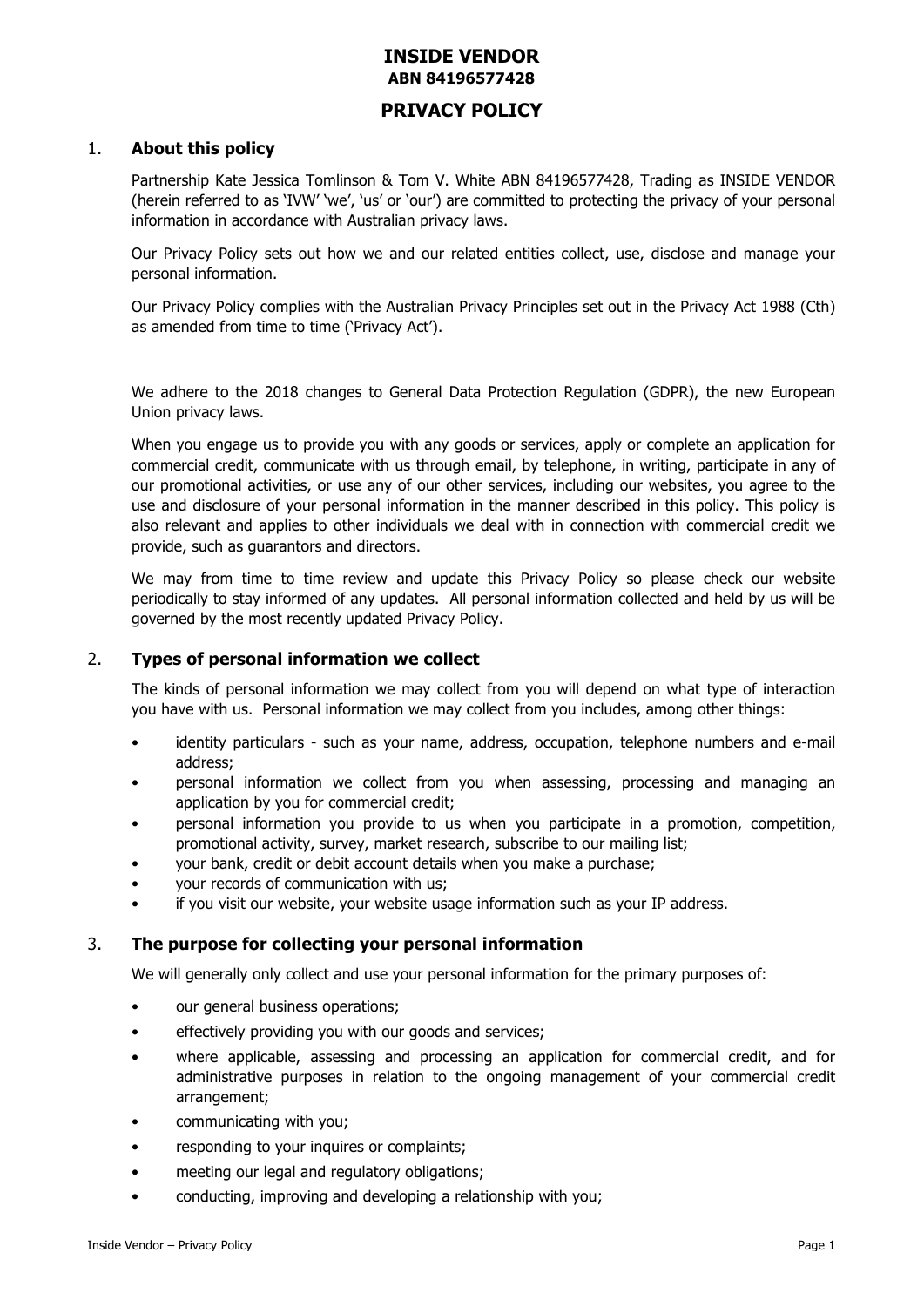- direct marketing (such as providing you with information about our products and promotional notices and offers); and
- improving our websites.

Your personal information is only collected by lawful and fair means and where practicable, only from you or from a person acting or authorised to act on your behalf. Where you have applied for commercial credit account with us, we may also make enquiries in respect of commercial credit with third parties with your consent. This could include persons nominated by you as trade references, credit reporting bodies ("CRBs") and your bankers.

We will take reasonable steps to ensure that you are aware of:

- the likely use of the information;
- the right of access to the information;
- the identity and contact details of our employee/representative collecting your personal information;
- any law requiring collection of the information; and
- the main consequences of failure to provide your personal information.

### 4. **How we may use and disclose your personal information**

We may use your personal information for:

- the primary purposes for which it was collected, such as those described above;
- assessing and processing an application for, or administrative and management of, and commercial credit account with us;
- administering and responding to your enquiry or feedback about our products and/or services;
- conducting, and allowing you to participate in, a promotion, competition, promotional activity, survey, market research or customer behavioural activity;
- promoting and marketing our current and future products and services to you, informing you of upcoming events and special promotions and offers and analysing our products and services so as to improve and develop new products and services (but giving you the opportunity to opt out of such direct marketing)
- improving the operation of our websites.

We may disclose personal information we collect from you:

- to our related companies, suppliers, consultants, contractors or agents for the primary proposes for which it was collected or for other purposes directly related to the purpose for which the personal information is collected. For example, your name and telephone number may be disclosed to our supplier to enable that supplier to respond to your request for information about a particular product;
- for direct marketing by, but giving you the opportunity to opt out of such direct marketing; We will include our contact details in any direct marketing.
- to relevant Federal, State, Territory medical, health and safety authorities (as required);
- where the law requires or authorises us to do so;
- to others that you have been informed of at the time any personal information is collected from you;
- with your consent (express or implied), to others.
- Where the Privacy Act permits us to do so, we may also disclose your credit related information (in respect of commercial credit) to CRBs such as Veda or Dunn & Bradstreet, if you apply for commercial credit or request to increase in your commercial credit limit with Short Name.

Where Short Name collects information that we are likely to disclose to a CRB, please note: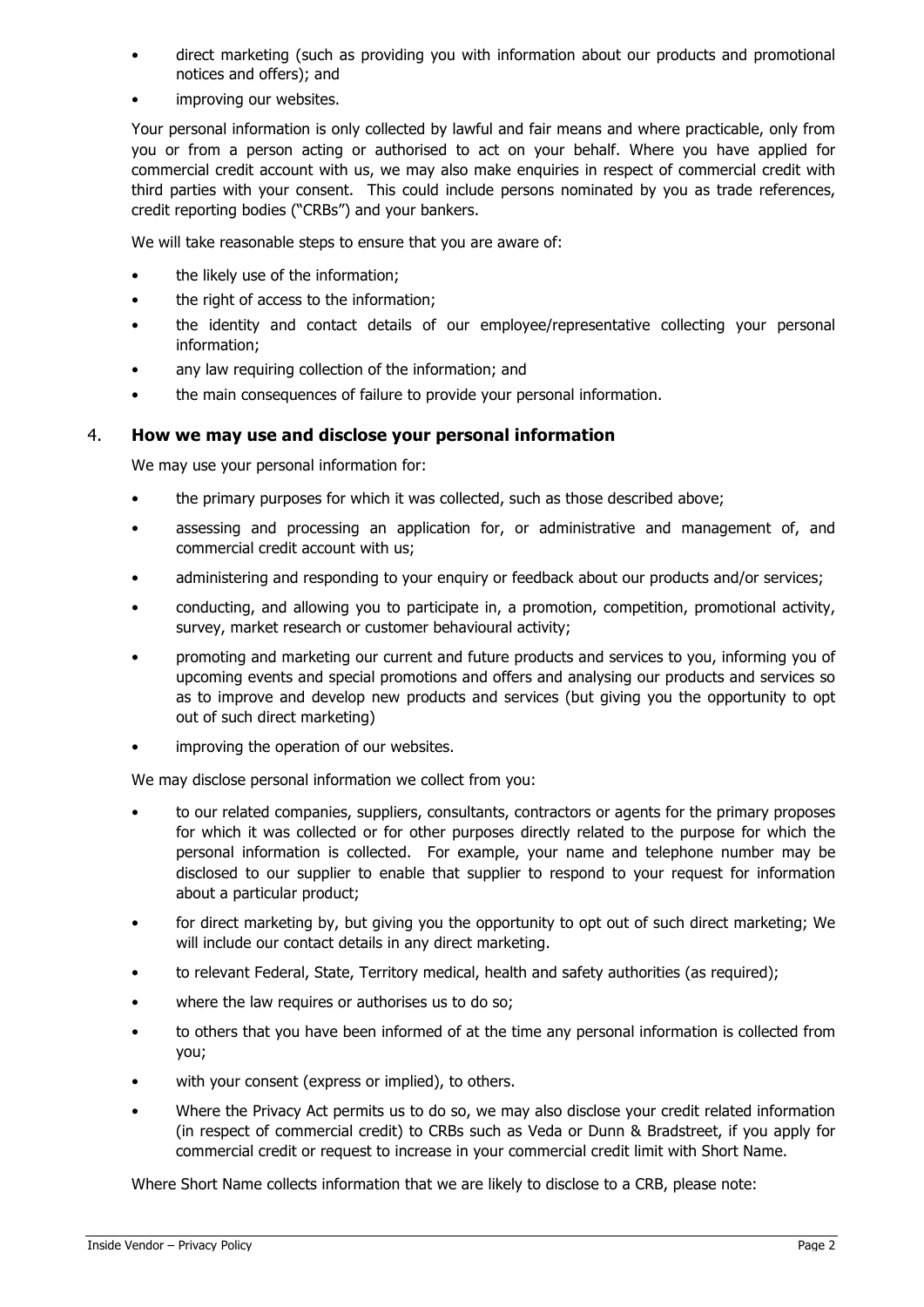- the CRBs may include that information in reports provided to Short Name to assist it to assess your creditworthiness;
- if you fail to meet payment obligations in relation to commercial credit or commit a serious credit infringement, Short Name may be entitled to disclose this to the CRB;
- if you are an individual you may access information from Short Name in accordance with this privacy policy and may access this information for the purpose of requesting Short Name to correct the information or make a complaint to Short Name.

We do not disclose your personal information for any secondary purposes unless your consent has been given or as required by law, and we will not sell or license any personal information that we collect from you.

## 5. **How your personal information is stored and secured**

We take reasonable steps to protect your personal information from loss, misuse or unauthorised access by restricting access to the information in electronic format and by appropriate physical and communications security.

If a substantial data breach has or may have occurred (for example, your personal information was shared with unauthorised persons) we will notify you as soon as is practicable.

We only keep your personal information for as long as it is required for the purpose for which it was collected or as otherwise required by law. We will take appropriate measures to destroy or permanently de-identity your personal information if we no longer need to retain it. These measures may vary depending on the type of information concerned, the way it was collected and how it was stored.

### 6. **Using our Website and Cookie**

As with most websites, when you visit our website or use an application on our website, we may record anonymous information such as IP address, time, date, referring URL, pages accessed and documents downloaded type of browser and operating system.

We also use "cookies". A cookie is a small file that stays on your computer until, depending on whether it is a sessional or persistent cookie, you turn your computer off or it expires. Cookies may collect and store your personal information. You may adjust your internet browser to disable cookies. If cookies are disabled you may still use our website, but the website may be limited in the use of some of the features.

Our website may also contain links to or from other websites. We are not responsible for the privacy practices of other websites. This privacy policy applies only to the information we collect on our website. We encourage you to read the privacy policies of other websites you link to from our website.

#### 7. **Marketing and Opting-Out**

We may use your personal information for:

- promoting and marketing of our current and future products and services;
- informing you of upcoming events and special promotions and offers; and
- analysing our products and services so as to improve and develop new products and services.

We may exchange your personal information between our related entities and so they can also assist in the marketing of our products and services to you.

We will only offer you products or services, where we reasonably believe that they could be of interest or benefit to you.

At the point we collect information from you, you may be asked to "opt in" to consent to us using or disclosing your personal information. You will generally be given the opportunity to "opt out" from receiving marketing communications from us. You may "opt out" from receiving these communications by clicking on an unsubscribe link at the end of an email or by contacting us with this request.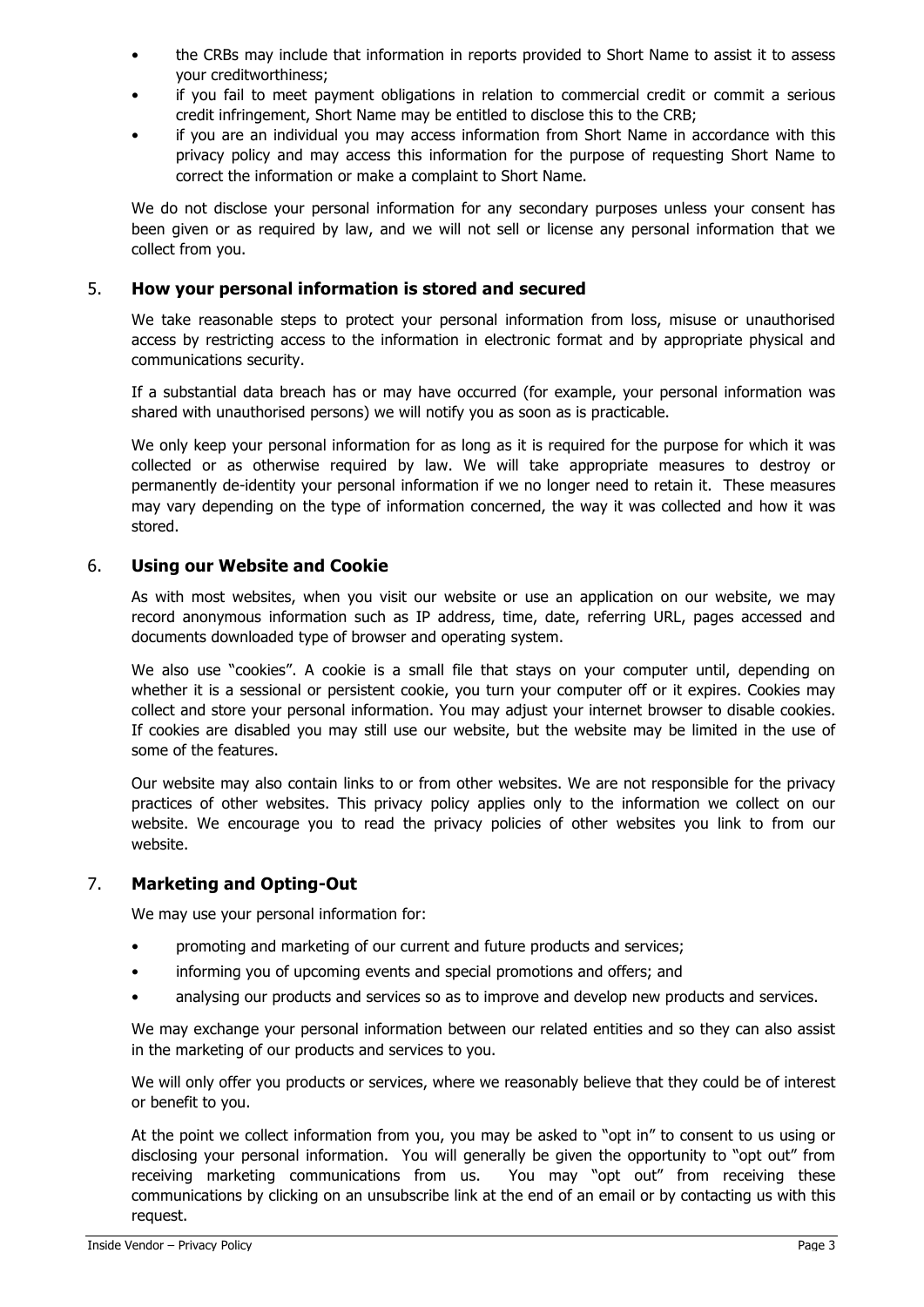## 8. **Accurate and up-to-date information**

We take reasonable steps to ensure your personal information is accurate, up-to-date and not misleading by updating its records whenever true and correct changes to the data come to its attention.

If you believe your information is incorrect, incomplete or not current, you can request that we update this information by contacting our Privacy Officer. To contact our Privacy Officer please see contact details below in paragraph 16.

We will correct information we hold about you if we discover, or you are able to show to a reasonable standard, the information is incorrect. If you seek correction and we disagree that the information is incorrect, we will provide you with its reasons for taking that view.

We disregard information that seems likely to be inaccurate or out-of-date by reason of the time that has elapsed since it was collected or by reason of any other information in our possession.

### 9. **Access to your personal information**

We acknowledge that you have a general right of access to information concerning you, and to have inaccurate information corrected. You are able to access the personal information we hold about you by contacting our Privacy Officer. If access is refused to your personal information for reasons permitted by the Privacy Act, we will give you a notice explaining our decision to the extent practicable and your options.

To contact our Privacy Officer please see contact details below. If you make an access request, we may ask you to verify your identity and put your request in writing for security reasons. We may charge a reasonable administration fee to cover the costs of meeting your request. We will reply to your request for access within 30 days of notification by you.

## 10. **Dealing with unsolicited information**

We take all reasonable steps to ensure that all unsolicited information is destroyed or de-identified immediately.

## 11. **Anonymity when dealing with us**

Only where it practicable to do so, we may allow you the option not to identify yourself when dealing with us.

#### 12. **Collecting sensitive information**

Short Name does not collect sensitive information, unless it is specifically relevant and necessary for the purpose of our business activities and functions, and your consent is first obtained. All sensitive information that is collected is used in accordance with this privacy policy.

#### 13. **Government identifiers**

We do not use government identifiers (e.g. tax file numbers or Medicare numbers) to identify individuals.

### 14. **Complaints and disputes**

If you have reason to believe that we have not complied with our obligations relating to your personal information under this Privacy Policy or under the Privacy Act, please refer any compliant to queries to our Privacy Officer (details below).

We will ensure your compliant is handled by our Privacy Officer in an appropriate and reasonable manner. Were necessary we may consult with our related entities and partners in order to deal with your complaint. A written notice of our decision regarding your complaint will be provided to you. If you are not satisfied with the outcome, then you may contact the Office of the Australian Privacy Commissioner:

Office of the Australian Information Commissioner